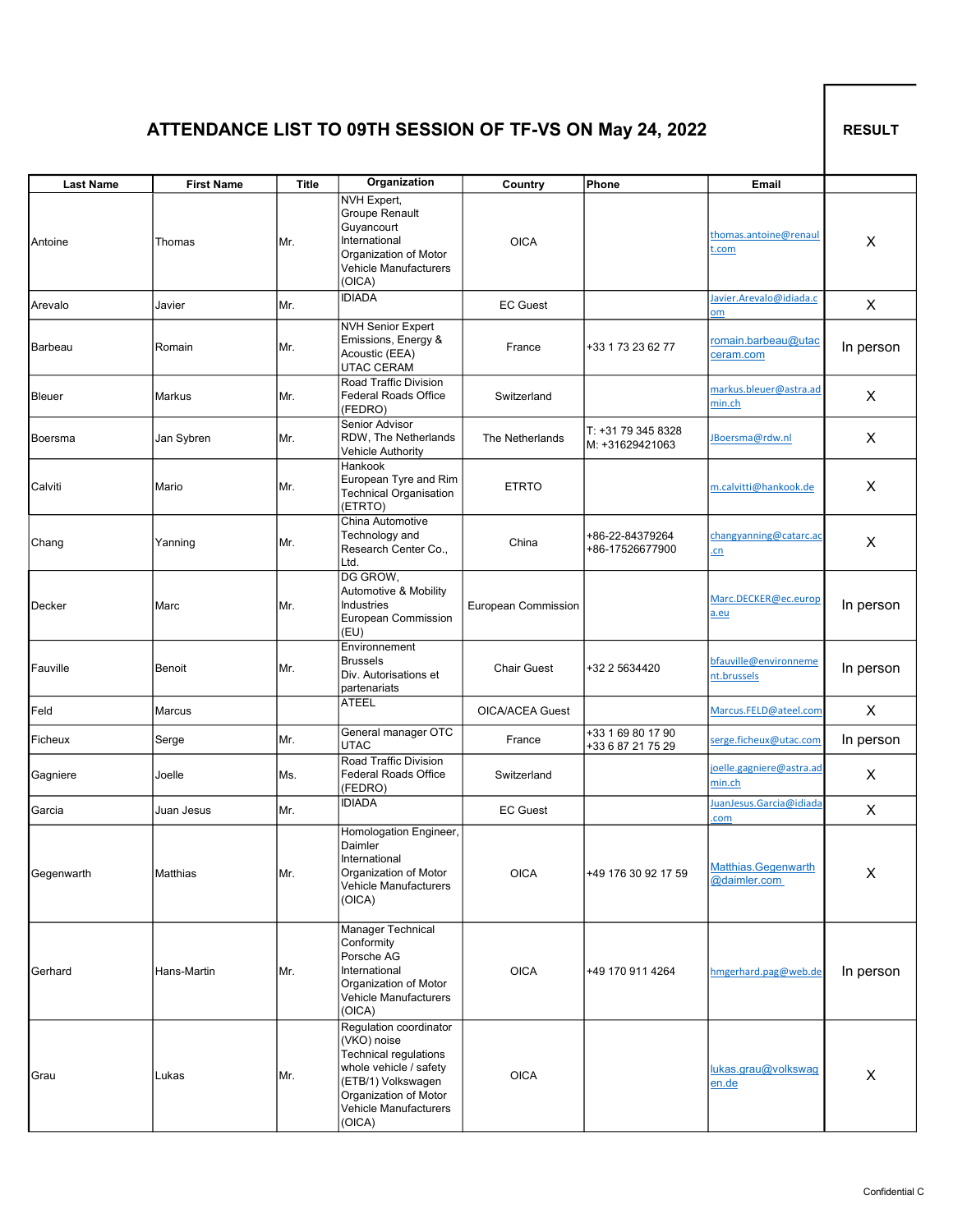| Gruber                      | Andreas      | Mr.  | <b>Technical regulations</b><br>for the entire vehicle /<br>safety<br>Audi AG International<br>Organization of Motor<br><b>Vehicle Manufacturers</b><br>(OICA)      | <b>OICA</b>            | +49 841 89 40790 | andreas3.gruber@aud<br>.de                | X                       |
|-----------------------------|--------------|------|---------------------------------------------------------------------------------------------------------------------------------------------------------------------|------------------------|------------------|-------------------------------------------|-------------------------|
| Hirata                      | Kouichi      | Mr.  | Committee member of<br>JASIC<br>Japan Automobile<br>Standards<br>Internationalization<br>Center (JASIC)                                                             | Japan                  | +81 3 5362 7751  | kouichi.hirata@udtruc<br><u>ks.com</u>    | X                       |
| Hodder                      | Christopher  | Mr.  | Public Affairs Manager<br>FIM Fédération<br>internationale de<br>Motocyclisme                                                                                       |                        | +44 7917 332 326 | christopher.hodder@fim<br>.ch             | X                       |
| Hori                        | Takashi      | Mr.  | Japan Automobile<br>Standards<br>Internationalization<br>Center (JASIC)                                                                                             | Japan                  |                  | Takashi Hori@notes.i<br><u>suzu.co.jp</u> | X                       |
| Hozu                        | Hiroyuki     | Mr.  | Director of NTSEL<br>Geneva Office<br><b>National Traffic Safety</b><br>and Environment<br>Laboratory (NTSEL)                                                       | Japan                  | +81 422 41 34 05 | houzu@ntsel.go.jp                         | X                       |
| Hughes                      | Will         | Mr.  | Vehicle Certification<br>Agency (VCA)<br>UK Department for<br>Transport                                                                                             | UK                     | +44 7850 542733  | Will.Hughes@vca.gov.uk                    | X                       |
| Ito                         | Takehiro     | Mr.  | Ministry of Land,<br>Infrastructure, Transport<br>and Tourism (MLIT)                                                                                                | Japan                  |                  | itoh-t573c@mlit.go.jp                     | X                       |
| Kapetanios                  | <b>Nikos</b> | Mr.  | <b>EMISIA</b>                                                                                                                                                       | <b>EC</b> Guest        |                  | nikos.k@emisia.com                        | $\overline{\mathsf{x}}$ |
| Kato                        | Koji         | Mr.  | Japan Automobile<br><b>Standards</b><br>Internationalization<br>Center (JASIC)                                                                                      | Japan                  | +81 3 5362 7751  | koji kato ab@mail.tov<br>ota.co.jp        | X                       |
| Kawamura                    | Shigeo       | Mr.  | Ministry of Land,<br>Infrastructure, Transport<br>and Tourism (MLIT)                                                                                                | Japan                  |                  | kawamura-<br>s55ya@mlit.go.jp             | X                       |
| Kitagawa                    | Tomohiro     | Mr.  | Japan Automobile<br>Standards<br>Internationalization<br>Center (JASIC)                                                                                             | Japan                  |                  | <u>kitaqawa@jatma.or.jp</u>               | X                       |
| Klopotek Von<br>Glowczewski | Manfred      | Mr.  | Senior Technical<br>Manager, Vehicle<br>Acoustics and<br>Requirements,<br>Scania CV AB<br>International<br>Organization of Motor<br>Vehicle Manufacturers<br>(OICA) | <b>OICA</b>            | +46 70 64 04 34  | Manfred.klopotek@outl<br>ook.com          | $\pmb{\mathsf{X}}$      |
| Kubis                       | Rüdiger      | Mr.  | <b>ATEEL</b>                                                                                                                                                        | <b>OICA/ACEA Guest</b> |                  | Ruediger.KUBIS@ateel.c<br>om              | X                       |
| Kusama                      | Naoki        | Mr.  | Ministry of the<br>Environment                                                                                                                                      | Japan                  |                  | NAOKI KUSAMA@env.g<br>o.jp                | X                       |
| Lecointre                   | Catherine    | Ms.  | Environnement<br><b>Brussels</b><br>Div. Autorisations et<br>partenariats                                                                                           | <b>Chair Guest</b>     |                  | clecointre@environnem<br>ent.brussels     | In person               |
| Leveratto                   | Daniela      | Ms.  | <b>Technical Director</b><br>International Motorcycle<br>Manufacturers<br>Association (IMMA)                                                                        | <b>IMMA</b>            | +41 22 920 21 20 | d.leveratto@immamot<br>orcycles.org       | X                       |
| Levet                       | Mike         | Mr.  | International Vehicle<br>Standards,<br>UK Department for<br>Transport                                                                                               | UK                     | 7811828548       | Mike.Levet@dft.gov.u                      | X                       |
| Liao                        | Xiangning    | Mrs. | China Changan<br>Automobile Group                                                                                                                                   | China                  |                  | liaoxn@changan.com.cn                     | X                       |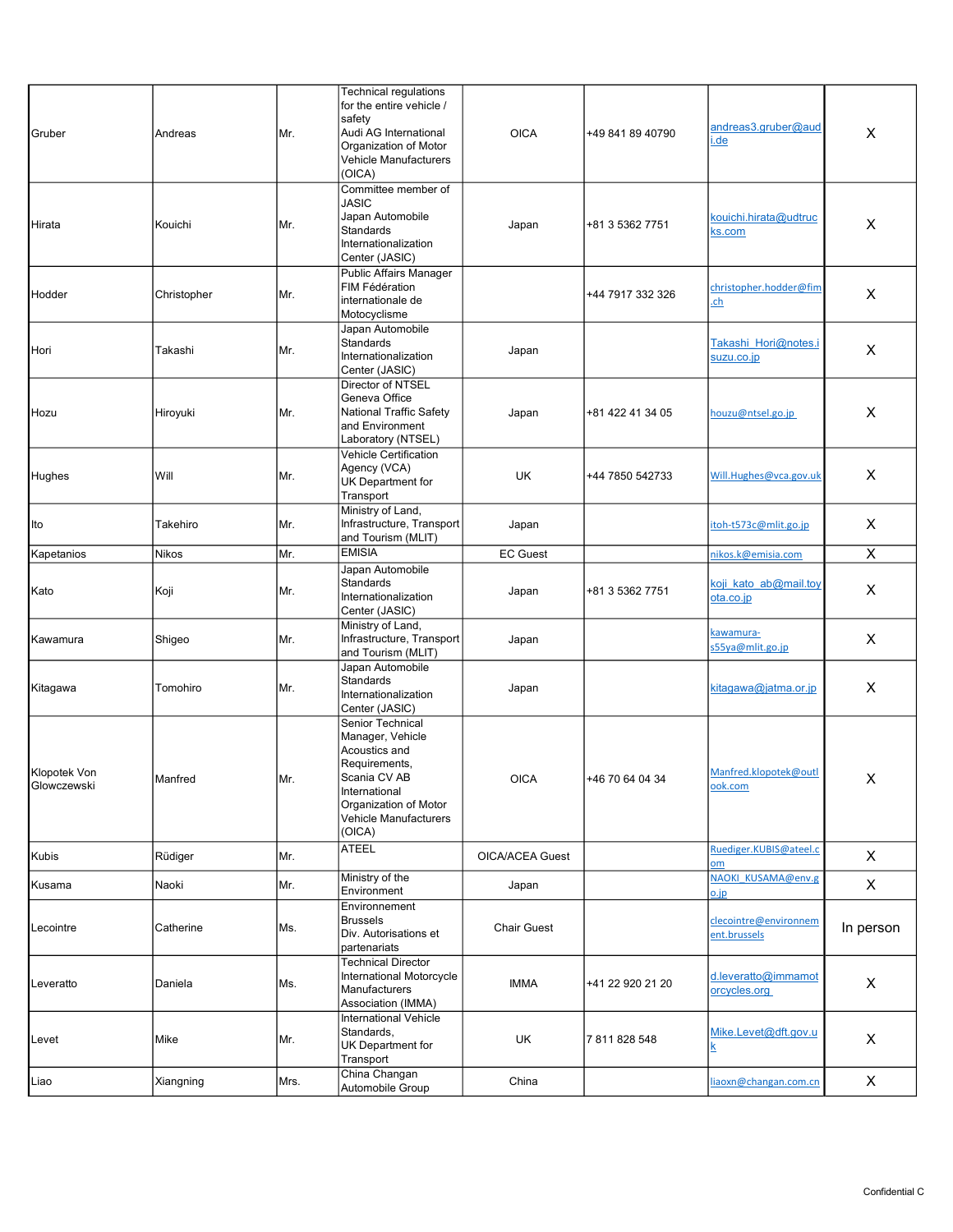| Lo Vercio      | Gianluca          | Mr.  | Nexen Tire<br>European Tyre and Rim<br>Technical Organisation<br>(ETRTO)                                                                     | <b>ETRTO</b>                | +49 6195 6713-424                          | lovercio.gianluca@nexe<br>ntire.com                                    | $\times$       |
|----------------|-------------------|------|----------------------------------------------------------------------------------------------------------------------------------------------|-----------------------------|--------------------------------------------|------------------------------------------------------------------------|----------------|
| Lowe           | <b>Nick</b>       | Mr.  | SMMT (OICA)                                                                                                                                  | <b>OICA</b>                 |                                            | nlowe@smmt.co.uk                                                       | $\pmb{\times}$ |
| Malosio        | Anna              | Ms.  | Pirelli Tyre<br>European Tyre and Rim<br>Technical Organisation<br>(ETRTO)                                                                   | <b>ETRTO</b>                | +393356566511                              | anna.malosio@pirelli.c<br>om                                           | X              |
| Meisner        | Tim               | Mr.  | Suzuki Motor<br>Corporation<br>International<br>Organization of Motor<br>Vehicle Manufacturers<br>(OICA)                                     | <b>OICA</b>                 |                                            | tim@meisner.nl                                                         | X              |
| Messer         | Ulrich            | Mr.  | <b>BMW</b><br>International<br>Organization of Motor<br>Vehicle Manufacturers<br>(OICA)                                                      | <b>OICA</b>                 | +49-89-382-53443<br>+49-151-601-53443      | ulrich.messer@bmw.d<br>e                                               | X              |
| <b>Miles</b>   | David             | Mr.  | Head of Vehicle<br><b>Environment Team</b><br>UK Department for<br>Transport                                                                 | <b>UK</b>                   | +44 7966 511900                            | david.miles@dft.gsi.go<br>v.uk                                         | X              |
| Mole           | Dhondiram Satwaji | Mr.  | Deputy General<br>Manager<br>Automotive Research<br>Association of India                                                                     | India                       | +91 (020) 30231486                         | mole.nvh@araiindia.c<br>$om$                                           | X              |
| Moore          | Douglas           | Mr.  | Staff Project Engineer,<br>International<br>Organization for<br>Standardization (ISO)                                                        | <b>ISO</b>                  | +1 248 930 7613                            | douglas.b.moore@gm.<br>com                                             | X              |
| Moriyama       | Mahito            | Mr.  | <b>Environmental Control</b><br><b>Technology Office</b><br>Ministry of the<br>Environment                                                   | Japan                       |                                            | mahito moriyama@env.<br>go.jp                                          | X              |
| Ntziachristos  | Leonidas          | Mr.  |                                                                                                                                              | <b>EC Guest</b>             |                                            | <b>Leonidas Ntziachristos</b><br><leon@auth.gr></leon@auth.gr>         | X              |
| Neto           | Joao              | Mr.  | <b>IDIADA</b>                                                                                                                                | <b>EC Guest</b>             |                                            | joao.neto@idiada.com                                                   | $\pmb{\times}$ |
| <b>Neuhaus</b> | Klaus             | Mr.  | Porsche AG<br>International<br>Organization of Motor<br>Vehicle Manufacturers<br>(OICA)                                                      | <b>OICA</b>                 | +491709112186                              | klaus.neuhaus@porsc<br>he.de                                           | In person      |
| Patel          | Kitesh            | Mr.  | <b>ATEEL</b>                                                                                                                                 | <b>OICA/ACEA Guest</b>      |                                            | Kitesh.PATEL@ateel.com                                                 | $\pmb{\times}$ |
| Paviotti       | Marco             | IMr. | Policy Officer<br>DG ENV<br>European Commission<br>(EU)                                                                                      | European Commission         |                                            | Marco.PAVIOTTI@ec.eur<br>opa.eu                                        | In person      |
| Pieroni        | Nicola            | Mr.  | Sr. Engineer<br>European Tyre and Rim<br>Technical Organisation<br>(ETRTO)                                                                   | <b>ETRTO</b>                |                                            | nicola pieroni@goody<br>ear.com                                        | X              |
| Prigent        | Jean-Marc         | Mr.  | Deputy Technical<br>Director<br>International<br>Organization of Motor<br>Vehicle Manufacturers<br>(OICA)                                    | <b>OICA</b>                 | +33 1 82 73 17 17<br>+33 6 85 66 94 08     | imprigent@oica.net                                                     | X              |
| Schacht        | Juergen           | Mr.  | Graz University of<br>Technology<br>Institute of<br>Thermodynamics and<br>Sustainable Propulsion<br>Systems - ITNA<br>Research Area "Design" | Guest independent<br>expert | +43(0)316/873-30160<br>'+43(0)677 61028581 | schacht@ivt.tugraz.at                                                  | X              |
| Schindele      | Tobias            | Mr.  | NVH Engineer,<br>Faurecia<br>European Association of<br>Automotive Suppliers<br>(CLEPA/MEMA/JAPIA)                                           | CLEPA/MEMA/JAPIA            | +49 821 4103 561                           | tobias.schindele@faur<br>ecia.com;<br>tobias.schindele@forvi<br>a.com; | X              |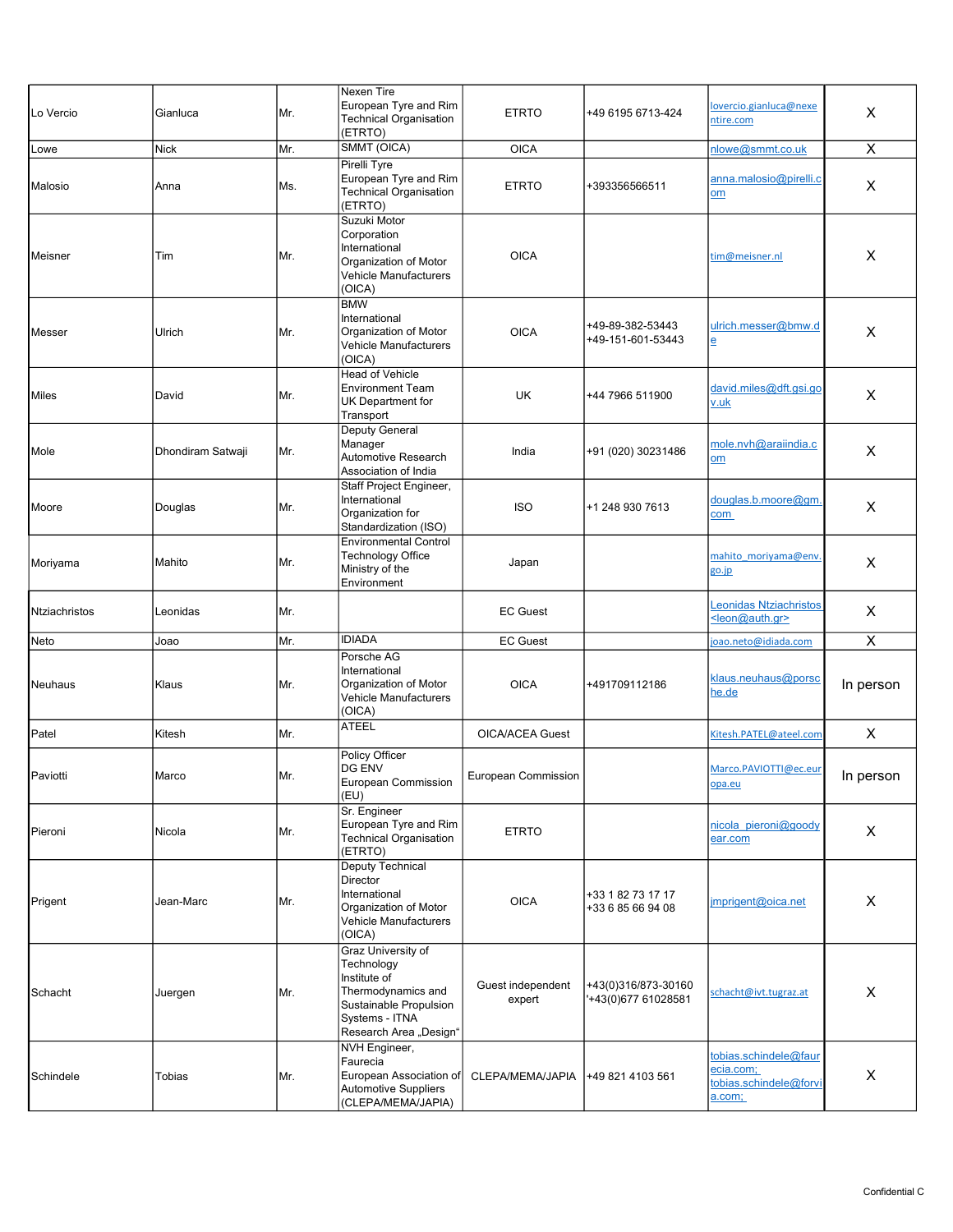| Schüttler    | Bernd       | Mr.  | Assistant to Head of<br>Division<br>Federal Ministry of<br>Transport, Building and<br>Digital Infrastructure                                                                     | Germany         | +49 2289 9300 7642                      | bernd.schuettler@bmv<br>i.bund.de       | In person |
|--------------|-------------|------|----------------------------------------------------------------------------------------------------------------------------------------------------------------------------------|-----------------|-----------------------------------------|-----------------------------------------|-----------|
| Shah         | Ashish      | Mr.  | Volvo cars<br>International<br>Organization of Motor<br>Vehicle Manufacturers<br>(OICA)                                                                                          | <b>OICA</b>     | +46-766210192                           | ashish.shah@volvocar<br>s.com           | X         |
| Shirahashi   | Yoshihiro   | Mr.  | Committee member of<br>JASIC,<br>Japan Automobile<br>Standards<br>Internationalization<br>Center (JASIC)                                                                         | Japan           | +81 3 5362 7751                         | wt517274vj@kanagawa-<br>u.ac.jp         | X         |
| Silvani      | Françoise   | Mrs. | Vehicle Technical<br>Regulation Leader,<br>Groupe Renault<br>Guyancourt<br>International<br>Organization of Motor<br>Vehicle Manufacturers<br>(OICA)                             | <b>OICA</b>     | +33 6 26 18 04 30                       | francoise.silvani@ren<br>ault.com       | In person |
| Solhkonan    | Shervin     | Mr.  | Senior Engineer<br>Scania CV AB<br>International<br>Organization of Motor<br>Vehicle Manufacturers<br>(OICA)                                                                     | <b>OICA</b>     | +46 8 553 82950                         | shervin.solhkonan@sc<br><u>ania.com</u> | X         |
| Steffan      | Michael     | Mr.  | Continental Reifen<br>Deutschland GmbH                                                                                                                                           | <b>ETRTO</b>    | +49 151 535 29607                       | michael.steffan@conti.<br>de            | X         |
| Steven       | Heinz       | Mr.  | <b>Consultant Engineer</b><br>HS Data Analysis and<br>Consultancy                                                                                                                | <b>EC Guest</b> |                                         | Heinz.Steven@t-<br>online.de            | X         |
| <b>Sturk</b> | Per-Uno     | Mr.  | Noise Expert, Engineer,<br>Volvo Group Truck<br>Technology, Dept<br>BF41310, GC3<br>International<br>Organization of Motor<br><b>Vehicle Manufacturers</b><br>(OICA)             | <b>OICA</b>     | +46 31 322 49 64                        | per-<br>uno.sturk@volvo.com             | X         |
| Sumpmann     | Jörg        | Mr.  | Head of EUWA<br>Competence Center<br>Association of European<br><b>Wheel Manufacturers</b><br>(EUWA)                                                                             | <b>EUWA</b>     | +49 23737602920<br>+49 1714382698       | ioerg.sumpmann@eu<br>wa.org             | X         |
| Toril        | Hitoshi     | Mr.  | Engineer,<br><b>National Traffic Safety</b><br>and Environment<br>Laboratory<br>(NTSEL)                                                                                          | Japan           |                                         | <u>hi-</u><br>torii@shinsa.ntsel.go.jp  | X         |
| Tosca        | Marco Luigi | Mr.  | Senior Engineer<br>European Tyre and Rim<br><b>Technical Organisation</b><br>(ETRTO)                                                                                             | <b>ETRTO</b>    | +32 2 344 40 59                         | mat@etrto.org                           | X         |
| Tsuburai     | Yoshihisa   | Mr.  | Section Chief, JASIC,<br>Japan Automobile<br>Standards<br>Internationalization<br>Center (JASIC)                                                                                 | Japan           | +81 3 5362 7751                         | tsuburai@jasic.org                      | X         |
| Tyagi        | Mohit       | Mr.  | <b>Technical Affairs</b><br>Director<br>European Automobile<br>Manufacturers'<br>Association - ACEA<br>International<br>Organization of Motor<br>Vehicle Manufacturers<br>(OICA) | <b>OICA</b>     | T +32 2 738 73 50<br>M +32 491 56 96 47 | mt@acea.be                              | In person |